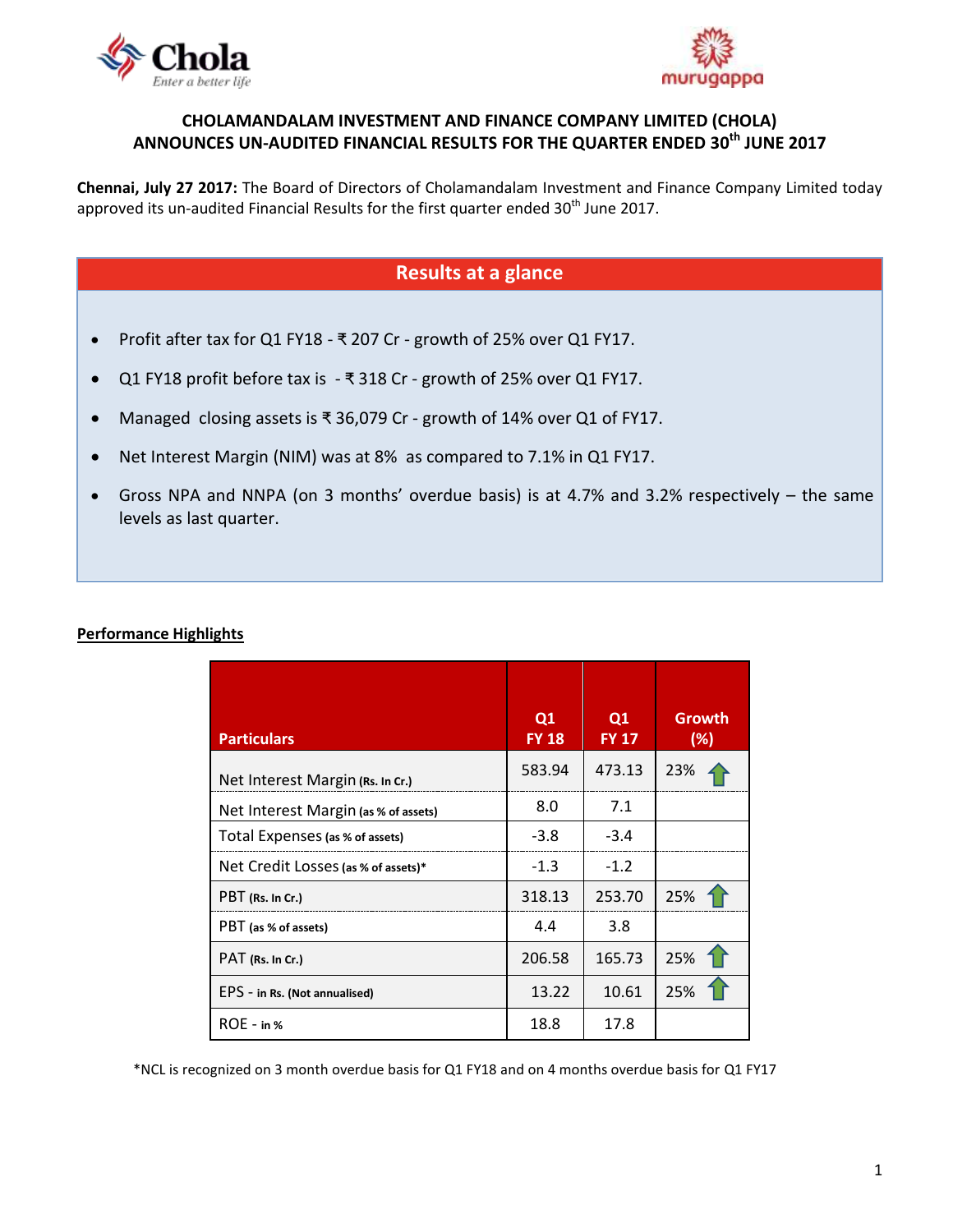



We disbursed ₹ 3,819 Cr in our Vehicle Finance business as against ₹ 3,326 Cr. in Q1 of FY17, recording a growth of 15%. Home Equity disbursements were at ₹ 740 Cr in Q1 FY18 as against ₹ 991 Cr in Q1 FY17. Chola's aggregate disbursements for the quarter were ₹ 4,853 Cr as against ₹ 4,561 Cr in Q1 of FY17.

Chola's Net Interest Margin (NIM) was 8.0% for the quarter, compared to 7.1% in the same quarter of last year.

We continue our enhanced focus on collections. The company was able to ride out the traditionally difficult first quarter, by restricting the GNPA at 4.7% (at 3 months' overdue) and NNPA at 3.2% and maintaining the same levels as of March FY17.

Chola's PBT-ROTA for Q1 FY18 improved to 4.4% as against 3.8% in Q1 FY17.

#### **Capital Adequacy:**

The capital adequacy ratio (CAR) of the company was at 19.37% as against the regulatory requirement of 15% with Tier I capital at 14.27% and Tier II capital at 5.10%

#### **Subsidiaries Performance:**

The subsidiaries Cholamandalam Securities Limited (CSEC), Cholamandalam Distribution Services Limited (CDSL) and White Data Systems India Private Limited (WDSI) together made a profit before tax of ₹ 1.04 Cr in Q1 FY18, as against ₹ 2.05 Cr in the same quarter last year.

## **Consolidated Results:**

The consolidated profit after tax for Q1 is ₹ 207 Cr. as against ₹ 167 Cr. in Q1 of FY17, registering a growth of 24%.